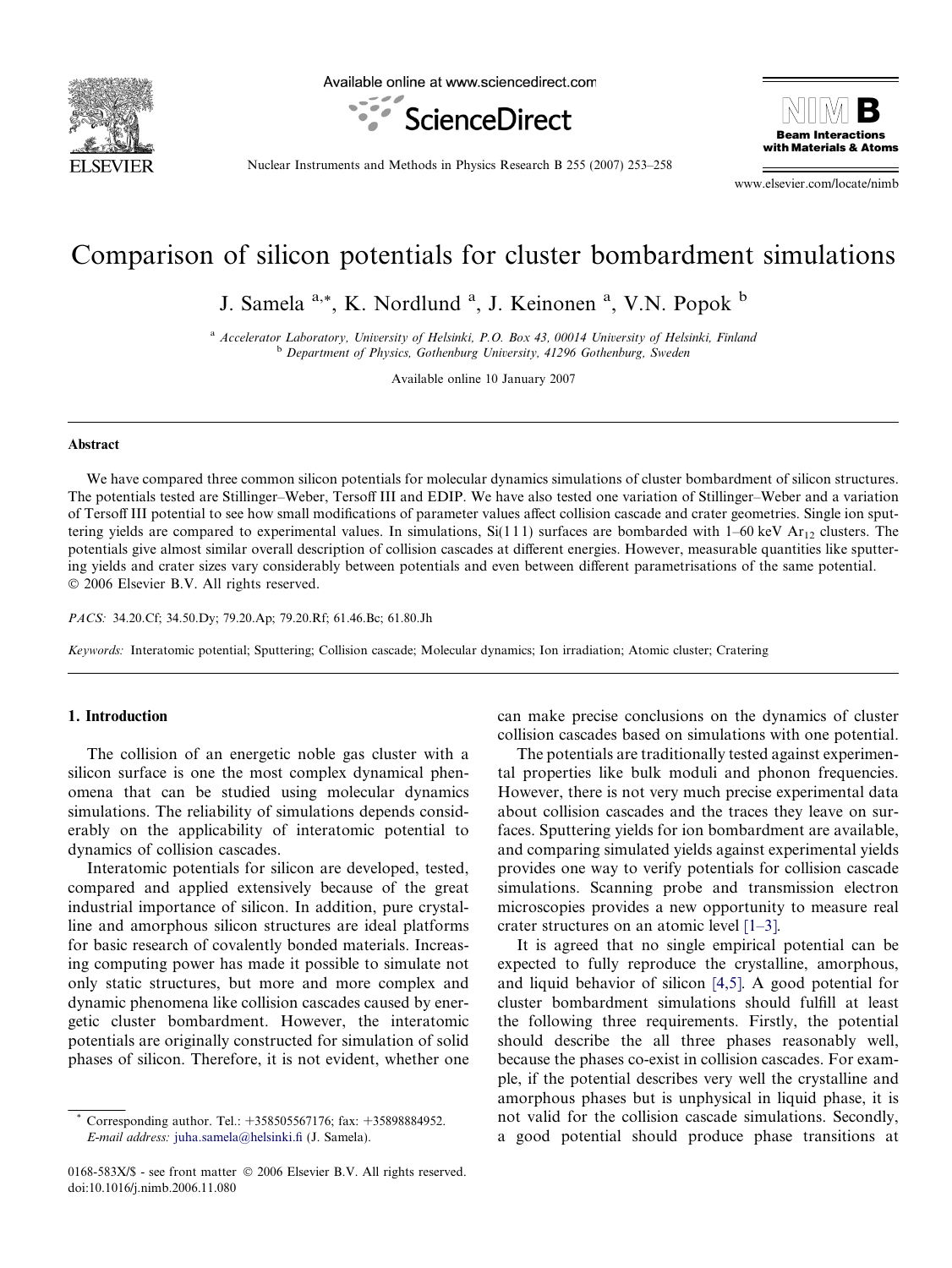temperatures close to the experimental values. If the melting temperature is too high, collision cascade will develop slower and it will be smaller than in the case of the right melting temperature. The third requirement is that a good potential should realistically model binding of atoms on surfaces. If the binding is too weak, the crater rims will rather sputter than form surface structures.

The potentials are based on partially different models of covalent bonding. Comparison of potentials provides an opportunity to reason, which features and parameters of these models affect cascade and crater geometry, as well as sputtering. Many comparisons of silicon potentials are published. The comparisons indicate that there are remarkable differences in how the potentials describe different phases of silicon. Some comparisons relevant to collision cascades are referenced later in this paper.

### 2. Potentials

Five potentials were tested. Three of them are original versions and two are modifications. All potentials have two-body attractive parts and three-body parts which model the spatial orientation of covalent bonds between silicon atoms.

The Stillinger–Weber potential (abbreviated SW in this paper) has two-body part  $V_2$  and three-body contribution  $V<sub>3</sub>$  which weakens the attraction between silicon atoms in directions that are not ideal bonding angles [\[6,7\]](#page-4-0).

$$
V = V_2 + V_3 = \epsilon A \left[ \sum_{\langle ij \rangle} v_{ij}^{(2)}(r_{ij}) + \frac{\lambda}{A} \sum_{\langle jik \rangle} v_{jik}^{(3)}(\bar{r}_{ij}, \bar{r}_{ik}) \right]. \tag{1}
$$

SW describes crystalline, amorphous and liquid phases rather well [\[8–11\].](#page-4-0) An important fact regarding collision cascade simulations is that SW reproduces the melting temperature of the crystalline phase close to the experimental value [\[12,8,11\]](#page-5-0).

The modified Stillinger–Weber potential (SWM) is intended to improve the description of the amorphous phase [\[5\].](#page-4-0) The modifications are obtained by a direct fit to the amorphous structure. The parameter  $\lambda$  in Eq. (1) has value 31.5 instead of the original value 21.0 and  $\epsilon$  is changed from 2.16826 to 1.64833. This potential is included in the comparison because, in simulations, the collision cascades form an amorphous region inside the crystal and amourphous rims above its surface. However, SWM is not a good model for the liquid state of Si [\[4,5\].](#page-4-0)

The Tersoff potential (TER) is a two-body Morse type potential with coefficients adjustable according to the number and position of neighbors of an atom pair. The potential has two parametrizations, one that gives good elastic properties and the other that gives good surface properties [\[13,14\].](#page-5-0) The potential used in this comparison is the former, which is often called Tersoff III. The choice was made because cluster impacts bring about pressure in the environment, and the pressure releases into elastic oscillations of the crystal lattice. The oscillations of lattice around collision cascade presumably affects sputtering and crater shapes.

The parameters of the Tersoff potential are fitted to a large ab initio database of different structures of silicon, but not to any liquid phase data. The potential is found to overestimate greatly the melting point of silicon [\[15\]](#page-5-0). However, it describes various silicon crystal structures rather well [\[10\].](#page-4-0)

The modified Tersoff potential (TERM) used in this comparison has a longer range for pair potential  $(3.5 \text{ Å})$ than the original potential  $(2.85 \text{ Å})$ . Without this modification, Tersoff III has the shortest range among many silicon potentials [\[10\].](#page-4-0) The longer range may affect sputtering and surface structure formation, because the atoms about to leave the surface stay longer as a subject of attraction, for example.

SW and TER are found to give different bond angle distributions for liquid silicon. Bond angle distribution and dynamical properties of TER is closer to results of ab initio calculations [\[16\]](#page-5-0). Thijsse et al. have shown, that SW gives different energies per atom for various geometries possibly existing in collision cascades than density functional calculations [\[17\].](#page-5-0) SW and TER give a fair overall description of the structures and energetics of intrinsic defects and  $Si(100)$  surface, but do not model the  $Si(111)$  surface very well [\[10\]](#page-4-0).

The environment-dependent interatomic potential (EDIP) has a fairly similar functional form for the twobody interaction as the SW potential, but it is modified according to the local coordination of the atoms [\[18\].](#page-5-0) It describes the crystalline phase, amorphous phase and point defects very well, among other good features. However, the melting point is about 20% below the experimental value, and the liquid phase has some unphysical features.

### 3. Simulation methods

In the cluster bombardment runs, a rectangular simulation lattice contained 1 013 760 silicon atoms arranged in the diamond structure. A smaller lattice consisting of 64 000 atoms was used in single ion bombardments. One  $Si(111)$  surface was open and the clusters were targeted towards it perpendicularly. The initial position of a cluster within an area of one  $Si(111)$  unit cell and the cluster's initial rotational position are chosen randomly. Periodic boundary conditions were used at the sides of the simulation cell.

Berendsen temperature control was used to cool the sides and the bottom of the simulation cell to 300 K. The relatively large number of atoms, cooling regions and periodic boundary conditions together form a systems which prevents shock waves reflecting back to the collision cascade region and disturb its development. This topic and the cooling arrangement is discussed in [\[19\].](#page-5-0)

The initial lattice was first simulated for 30 ps keeping the temperature at 300 K and pressure at zero and letting the volume of the lattice change. After that, one side was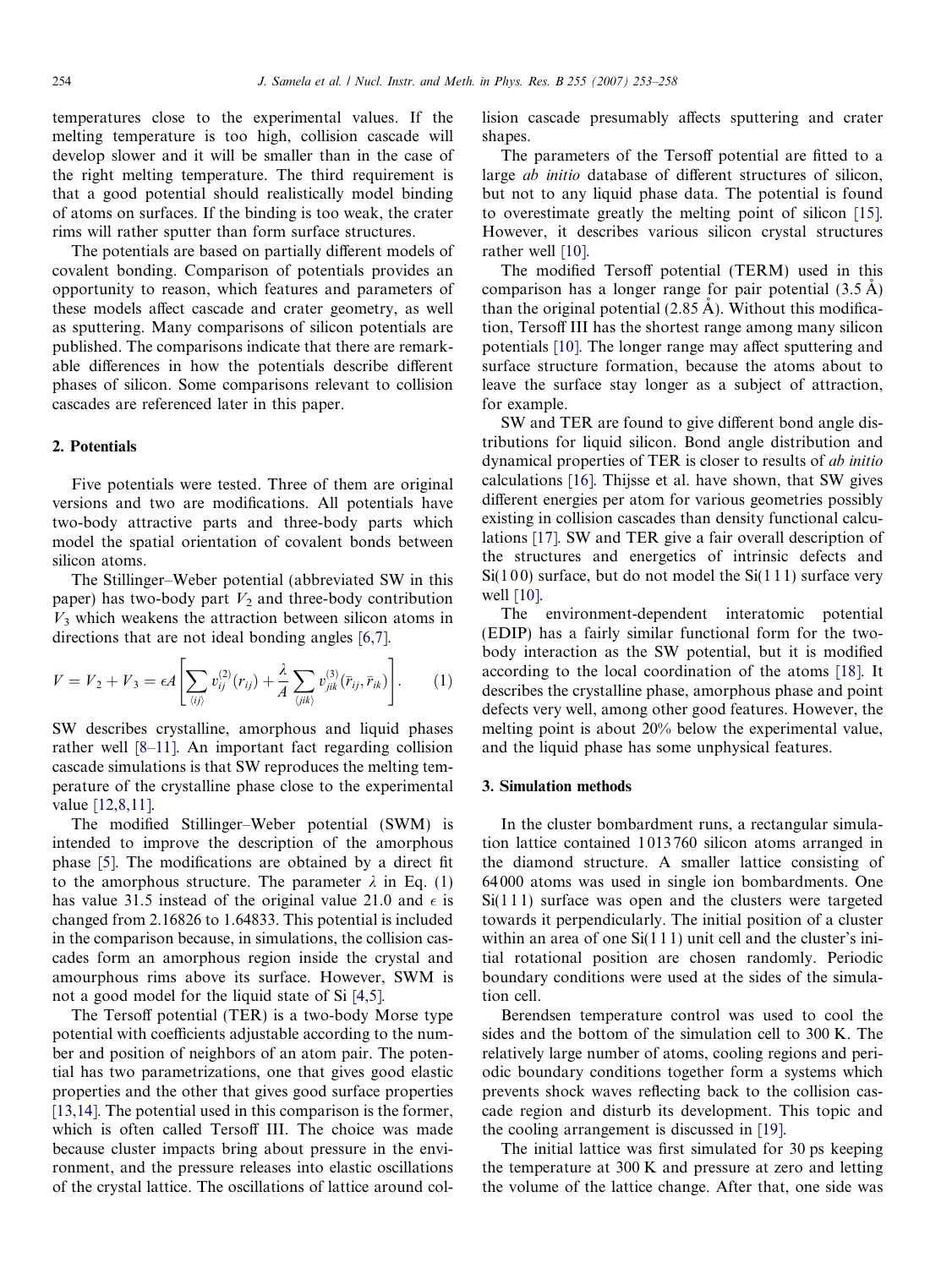J. Samela et al. / Nucl. Instr. and Meth. in Phys. Res. B 255 (2007) 253–258 255

<span id="page-2-0"></span>opened, and the surface was relaxed in another 30 ps simulation. Simulation lattices for all potentials were prepared in this way separately.

In addition to the silicon potentials, a short range repulsive ZBL potential [\[20\]](#page-5-0) was used to prevent high energy atoms moving too close to each other. Electronic stopping was applied as a non-local frictional force to all atoms having a kinetic energy larger than 10 eV [\[21,20\].](#page-5-0) 1–60 keV  $Ar_{12}$  clusters were used in the simulations. The clusters were prepared using a Lennard-Jones potential.

The collision cascades were simulated for 30–50 ps depending on the cluster energy. After that, no structural changes that could affect the main results were observed in test runs with extended simulation time. In reality, some relaxation of crater rims and crystallization of amorphous regions might occur, but simulation of these long term effects are beyond the possibilities of molecular dynamics.

The experimental sputtering yields used in the comparison are measured with polycrystalline targets. Therefore, in the single ion collision simulations, the ion is targeted to the  $Si(111)$  surface in an angle which in average corresponds the approaching angles to the surfaces of a polycrystalline target. If the ion was targeted perpendicularly to the  $Si(111)$ , the simulated sputtering yields would be considerably lower than the experimental yields. This is in line with the common practice of using a non-channeling direction to minimize channeling effects, to mimic bombardment of a polycrystalline target where the likelihood of entering a channel is small.

## 4. Results and discussion

Sputtering yields of single Ar ion bombardment simulations are shown in Fig. 1. Each point represents the average of 48 simulations. Experimental yield values originate from several sources and are combined in [\[22\].](#page-5-0) SW and TER give lower yields than EDIP, SWM and TERM and also too low yield compared to the experimental values. All potentials produce similar qualitative dependence between sputtering yield and ion energy up to about 20 keV. The dependence is also similar to the experimental dependence. Because of large errors in averages at energies higher than 20 keV, no conclusions can be made whether or not the yields follow the experimental curve at high energies.

Sputtering yields of  $Ar_{12}$  cluster collisions onto Si(111) surface in Fig. 2 show clearly how changes of the parameters can change the results considerably. The stronger three-body interaction in SWM weakens bonding between atoms in certain directions and atoms are easily sputtered from the surface. Crater rims become also higher [\(Fig. 3\)](#page-3-0). On the other hand, the increased range of TERM decreases sputtering yields compared to the original Tersoff potential. Even the energy dependence is different, and does not show the typical clear maximum. As [Fig. 4](#page-3-0) shows, TERM produces crater rims but no real craters. Therefore, we conclude that it binds, due to its longer range, the collision cascade atoms, which otherwise would evaporate out of



Fig. 1. Average Si sputtering yields after Ar ion impacts and comparison to experimental yields [\[22\]](#page-5-0). Each point represents an average of 48 simulations. For clarity, error bars are not shown for all simulated points.



Fig. 2. Average Si sputtering yields in  $Ar_{12}$  cluster collisions.

the center of collision cascade. This kind of sputtering due to thermal energy is visible in cluster impact simulations but it is not so significant sputtering mechanism in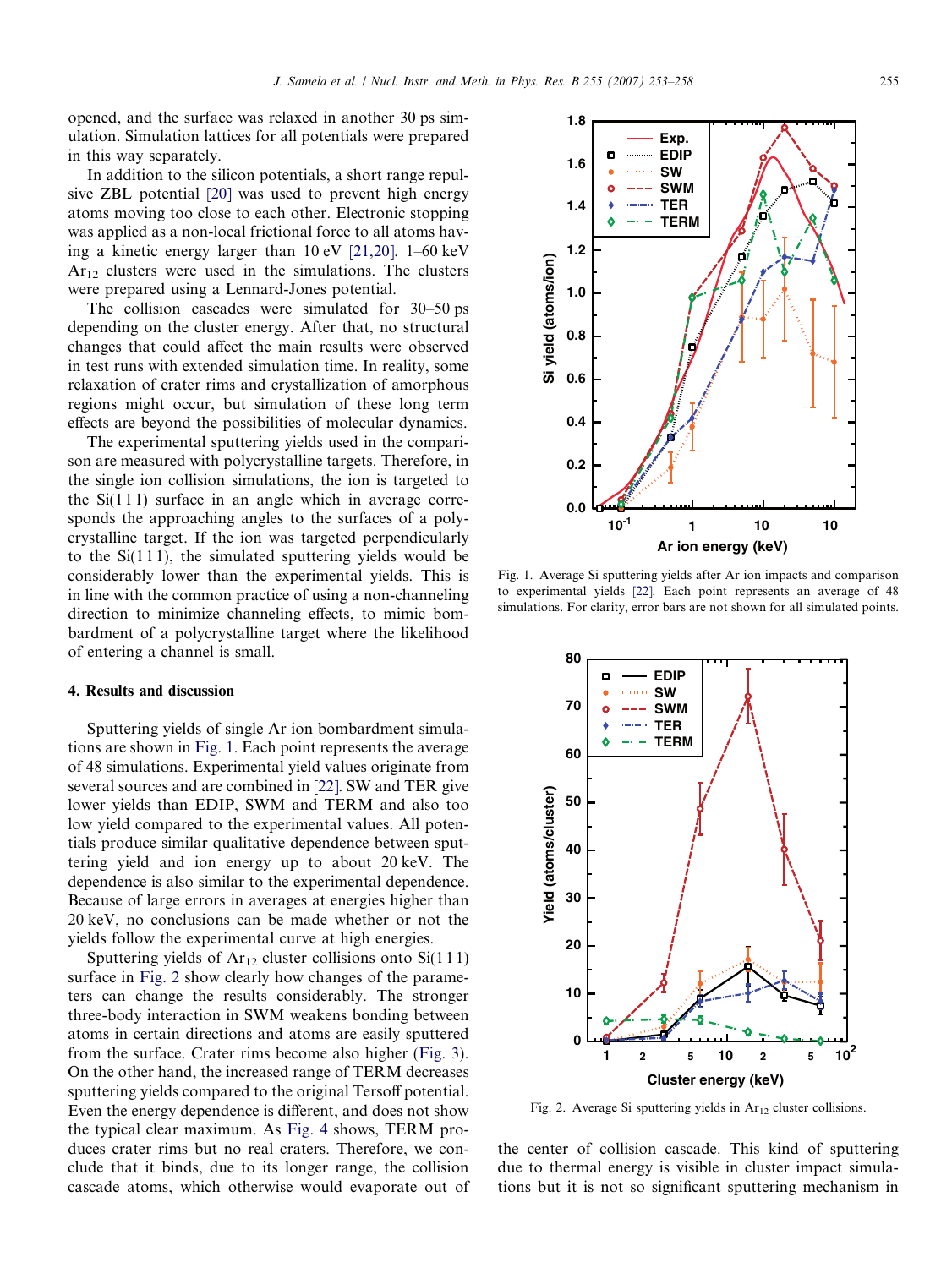<span id="page-3-0"></span>

Fig. 3. Average heights of crater rims. Each point represents an average of ten simulations.

single ion bombardment at energies shown in [Fig. 1.](#page-2-0) This also explains that the TERM model shows similar energy dependence to the other potentials in the single ion simulations.

Fig. 4 shows that there are remarkable differences in shapes of craters produced with different potentials. The potentials produce again very similar energy dependence: Craters are largest between 6 and 30 keV. This indicates that the geometry of the collision cascade is relatively independent of details of the potential. Experimentally observed craters have the same overall energy dependency but they are larger in diameter and can be more complex in size [\[23\].](#page-5-0) The reasons for these differencies are under investigations.

The diameter of the crater rim depends on energy very much in the same way as Si sputtering yield. This can be seen by comparing [Fig. 5](#page-4-0) with [Fig. 2](#page-2-0). Thus, there is correlation between crater area and sputtering yield. TERM is an exception to this behaviour. All potentials give the same qualitative energy dependence for the rim diameter regardless of their functional form.

After cooling of a collision cascade, an amorphous region is left around the crater inside the solid. As we can see in [Fig. 6,](#page-4-0) the depth of this region depends on energy but not on potential. However, the total number of Si atoms in a collision cascade is larger with EDIP and SW than with the other potentials [\(Fig. 6](#page-4-0)). The width of the collision cascade is probably related to melting temperature, which is correct with SW and only slightly too low with EDIP. The high melting temperature of Tersoff silicon produces narrower cascades.



Fig. 4. Profiles of craters at different energies and with different potentials. Each profile is an average of ten simulations. The profiles are calculated when the cascades are cooled, which occurs after 20–40 ps depending on  $Ar_{12}$  cluster energy.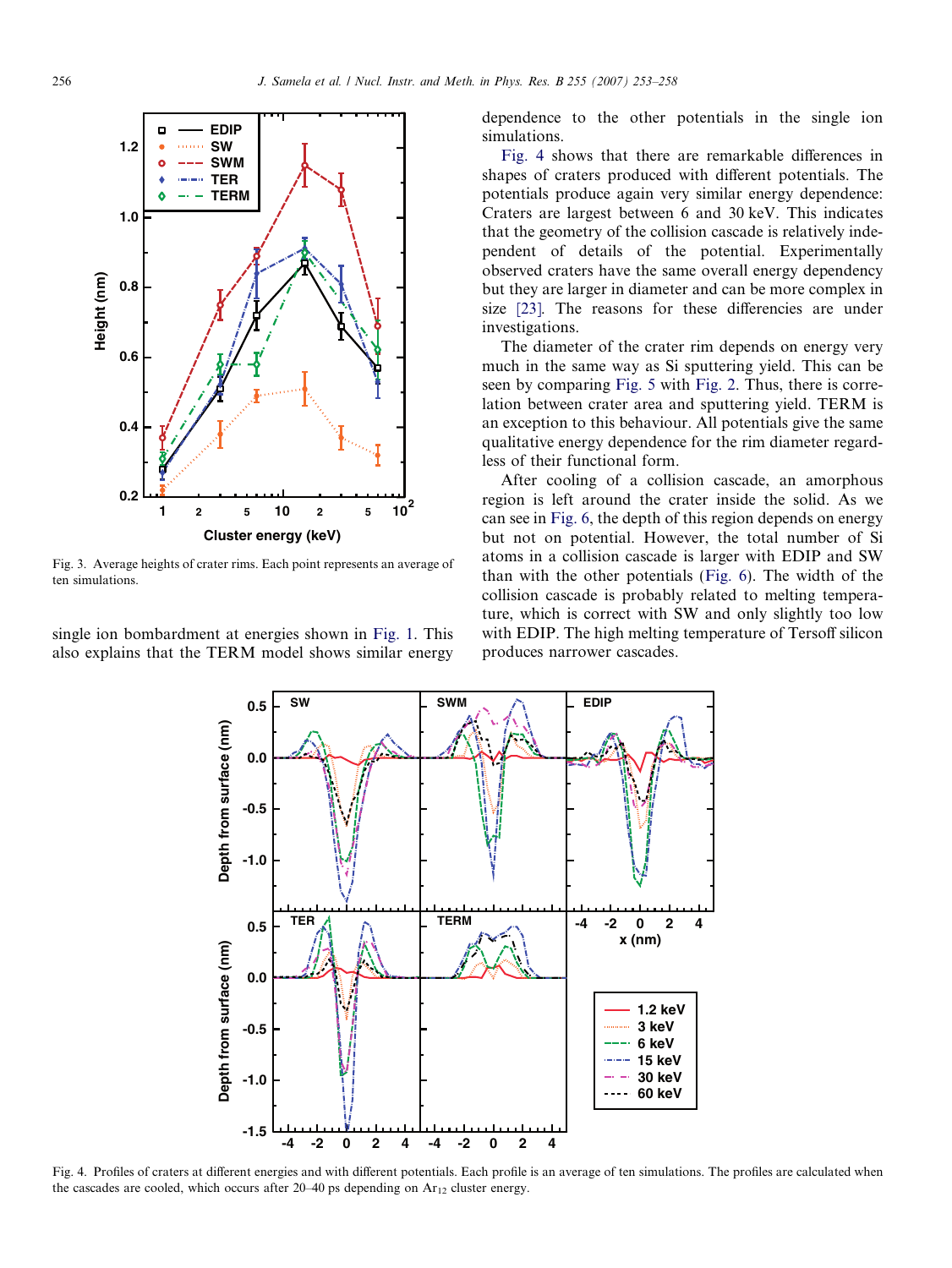<span id="page-4-0"></span>

Fig. 5. Average outer diameter of crater rim as a function of  $Ar_{12}$  cluster energy. Because rims are not perfectly circular, diameters are measured along two mutually perpendicular directions along.



Fig. 6. Average depth of the amorphous regions left after cascades are cooled. Each point represents the average of ten simulations. Also shown the number of atoms displaced in a collision cascade as a function of  $Ar_{12}$ cluster energy. Atoms that have moved more than  $3 \text{ Å}$  from their original positions are counted.

As the small error bars in Fig. 6 indicate, the depth and volume of a collision cascade does not vary very much between runs. In this respect, a collisions of  $Ar_{12}$  cluster can be considered an almost continuum phenomenon, which has little atomic level fluctuations. Furthermore, this predictability, added to the fact that the same cascade depths can be obtained with all potentials, lead us to conclude that collision cascades in Si can be simulated almost equally well with all potentials that describe at least the major characteristics of Si bonding. However, there is no experimental data available to verify whether or not the potentials produce the right size for the amorphous region. This conclusion about potential independence does not hold with sputtering yields and crater dimensions, because these quantities vary with the potential.

## 5. Conclusions

The potentials tested give almost the same energy dependence for cascades depths and similar energy dependence for crater shapes. We can conclude, that the overall cascade dynamics is not very much dependent on details of the potential provided that the potential describes the main features of Si bonding. However, there is a great variation of details of crater shapes and sputtering yields depending on functional forms and even on the different parametrizations of the same potential.

It is not possible to conclude that one of the potentials is the best for cluster collision simulations. More precise comparisons to experimental data of, for example, crater dimension are required. However, EDIP seems to be a good choice, because it provides single ion sputtering yields which agree quite well with experimental yields at different energies and produces cascades that have about the same size as cascades simulated with SW that gives the correct melting temperature.

### Acknowledgements

The research was supported by Finnish Academy of Science and Letters, Vilho, Yrjö and Kalle Väisälä Foundation.

#### References

- [1] G. Brauchle, S. Richard-Schneider, D. Illig, J. Rockenberger, R.D. Beck, M.M. Kappes, Appl. Phys. Lett. 67 (1995) 52.
- [2] L.P. Allen, Z. Insepov, D.B. Fenner, C. Santeufemio, W. Brooks, K.S. Jones, I. Yamada, J. Appl. Phys. 92 (2002) 3671.
- [3] V. Popok, S. Prasalovich, E. Campbell, Surf. Sci. 556 (2004) 1179.
- [4] A.S. Dalton, E.G. Seebauer, Surf. Sci. 550 (2003) 140.
- [5] R. Vink, G. Barkemay, W. van der Wegz, N. Mousseaux, J. Non-Cryst. Solids 282 (2001) 248.
- [6] F.H. Stillinger, T.A. Weber, Phys. Rev. B 31 (1985) 5262.
- [7] F.H. Stillinger, T.A. Weber, Phys. Rev. B 33 (1986) 1451.
- [8] W.D. Luedtke, U. Landman, Phys. Rev. B 37 (1988) 4656.
- [9] W.D. Luedtke, U. Landman, Phys. Rev. B 40 (1989) 1164.
- [10] H. Balamane, T. Halicioglu, W.A. Tiller, Phys. Rev. B 46 (1992) 2250.